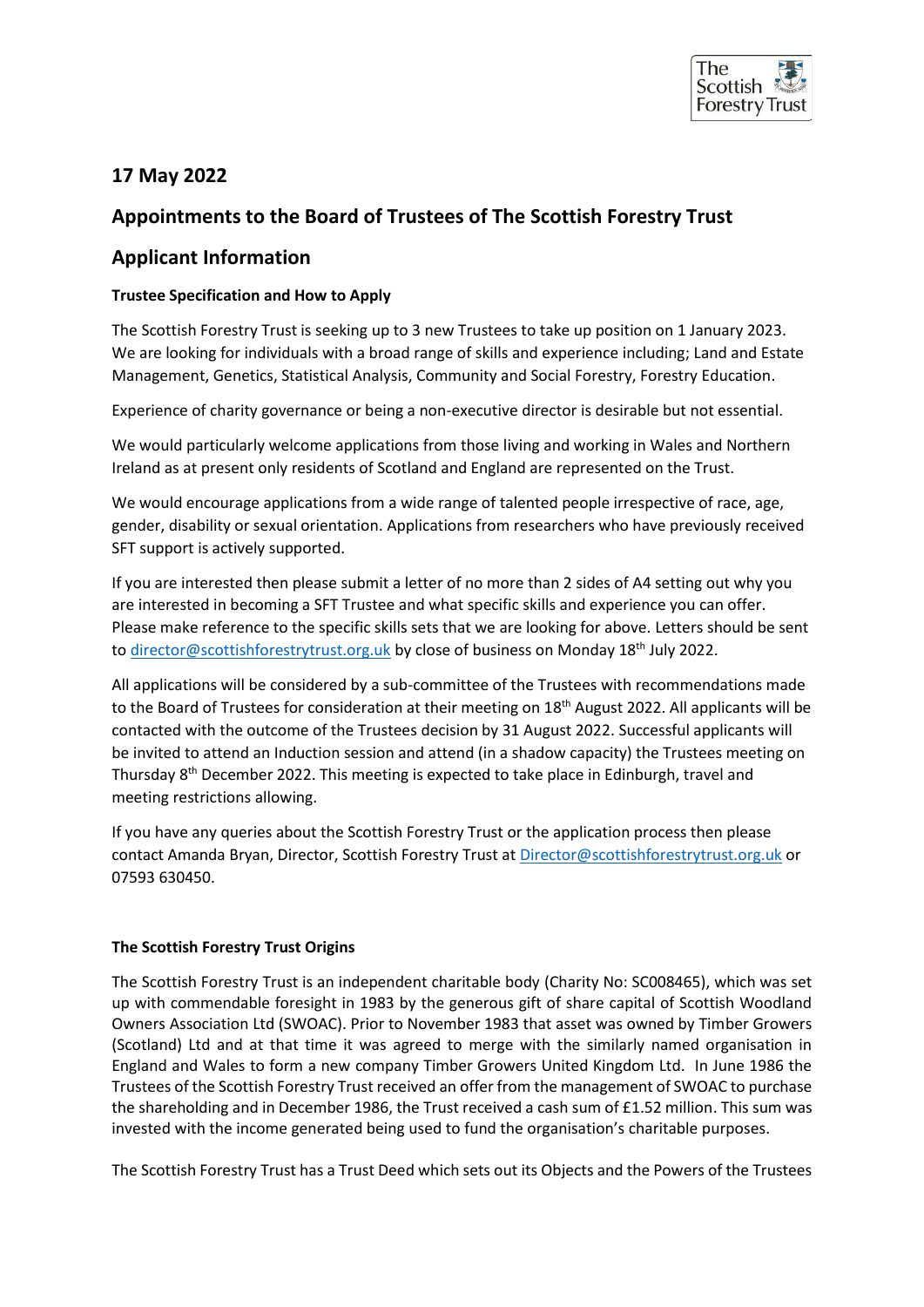

along with the Trust's Rules which define the Trust's operating principles. SFT is a registered charity in Scotland.

#### **Objectives of The Scottish Forestry Trust**

The Trust's purpose is to support forestry related education, training and research. From a research perspective the focus has been contributing to the scientific, technical and economic information required by forestry to enable it to develop its role in the countryside and in the UK economy. "Forestry" is defined as the forestry industry as a whole to include the growing, marketing and processing of home-grown timber, and forestry's contributions to people, landscape, biodiversity and the environment.

The Trust's Deed is quite broadly drawn: it allows the Trustees freedom within the broad fields of forestry research, education and training to formulate more precise objectives of their own choosing. The Trustees have reviewed their priorities during 2021 and have recently produced a strategic plan available to download from the website.

The Trust has had and continues to have a UK-wide remit. The inclusion of the word "Scottish" in the Trust's title, very properly and appropriately recognises the Scottish basis of the Trust's foundation.

#### **Trust Membership and Operation**

The Trust has operated with 11 Trustees including a Chair over the last 10+ years. This number of Trustees ensures that the trust can draw on individuals with a wide range of skills and expertise including:

- Land and Estate Management
- Forest Management, Silviculture and Harvesting
- Timber Processing
- Environment & Nature Conservation (including Climate Science)
- Communities and Social Forestry
- Finance and Investment
- Charity Governance
- Audit and Risk Management
- Forestry Related Research (Experience of both Qualitative and Quantitative Research should be represented)
- Forestry Education and Training

Trustees will now normally be appointed for a period of 3 years in the first instance with the opportunity for a second term of a further 3 years [in exceptional circumstances a third and final term of up to an additional 3 years may be appropriate to aid with succession planning for example].

The Trustees currently meet three times a year in April, August and December to transact the Trust's business. These meetings are normally held in Edinburgh, although on occasion visits are made to other locations to view funded projects or to engage with stakeholders. There is also the opportunity to attend meetings by telephone/ video. Arrangements are in place that decisions can also be taken between meetings by correspondence (email).

A sub-set of the Trustees form the Projects and Research Committee (PRC) which provide additional oversight of funded projects and research; reviewing applications and progress reports, running